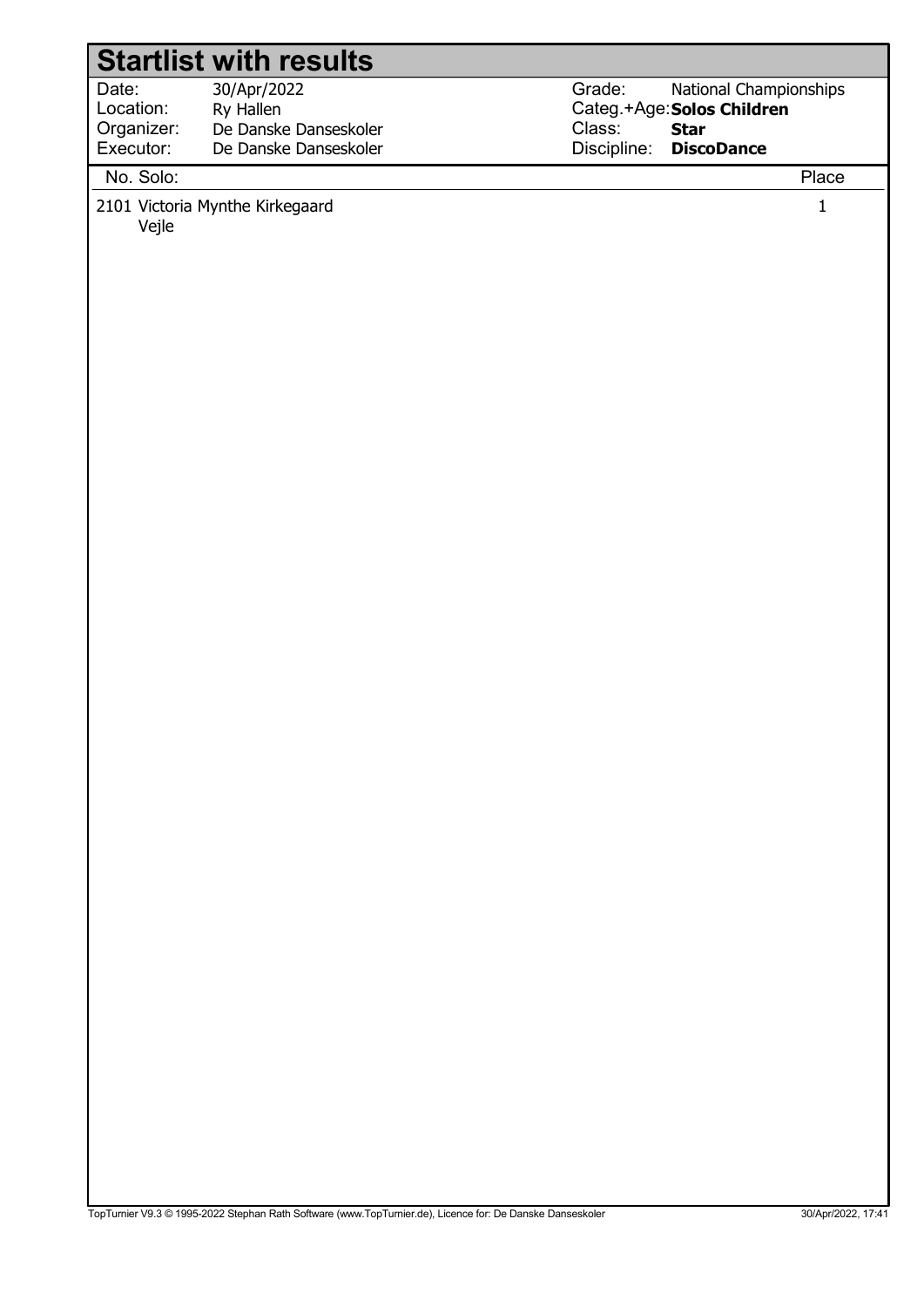|                                               | <b>Startlist with results</b>                                              |                  |                                                                                            |
|-----------------------------------------------|----------------------------------------------------------------------------|------------------|--------------------------------------------------------------------------------------------|
| Date:<br>Location:<br>Organizer:<br>Executor: | 30/Apr/2022<br>Ry Hallen<br>De Danske Danseskoler<br>De Danske Danseskoler | Grade:<br>Class: | National Championships<br>Categ.+Age: Solos Jun.1<br><b>Star</b><br>Discipline: DiscoDance |
| No. Solo:                                     |                                                                            |                  | Place                                                                                      |
| 2203 Sofia Storgaard Møller<br>Horsens CPH    |                                                                            |                  | $\mathbf{1}$                                                                               |
| 2201 Sofie Fasdal<br>Horsens                  |                                                                            |                  | $\overline{2}$                                                                             |
| Aarhus VM                                     | 2202 Nana Leonora Hansen Beuschau                                          |                  | 3                                                                                          |
|                                               |                                                                            |                  |                                                                                            |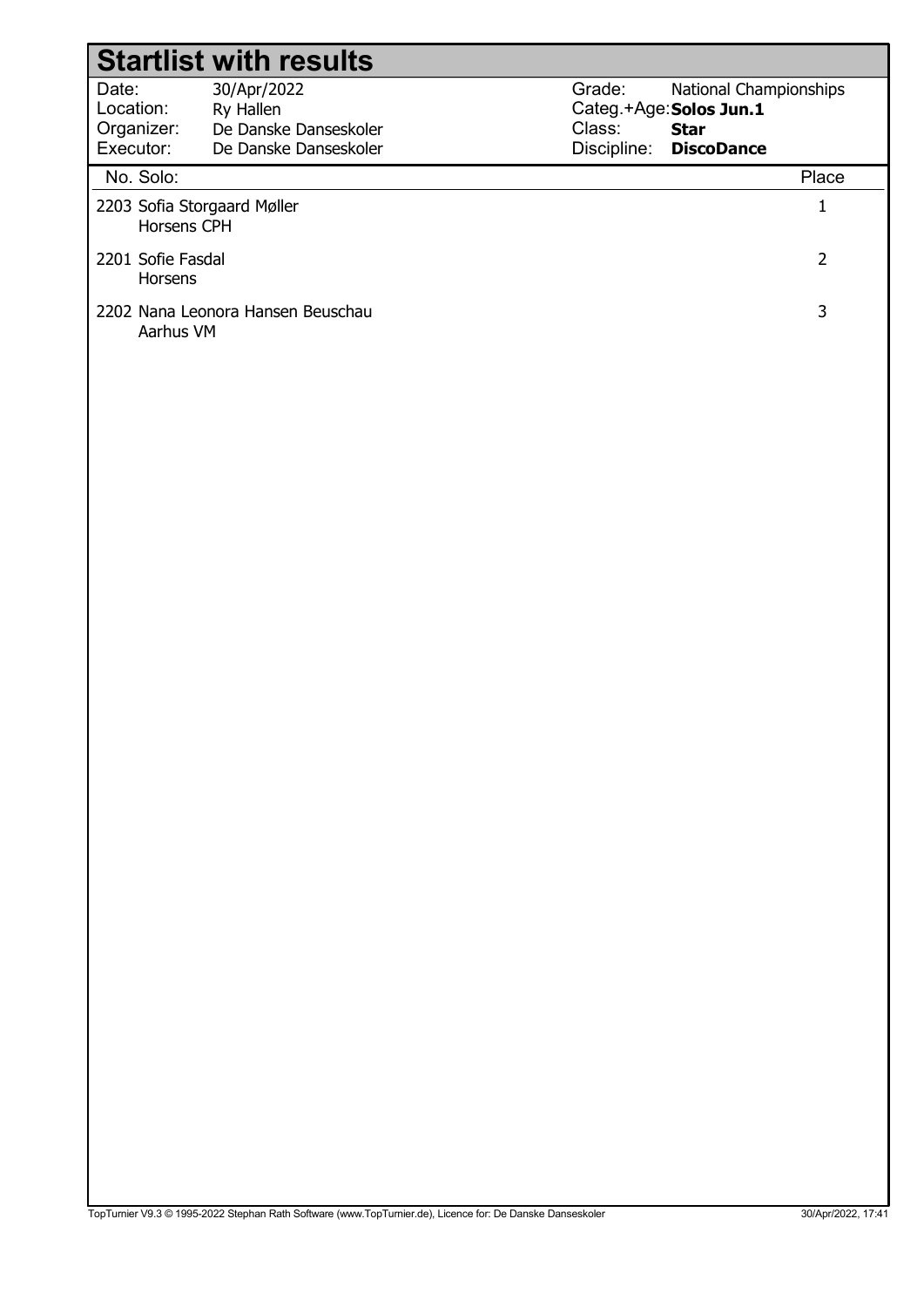|                                               | <b>Startlist with results</b>                                              |                                 |                                                                                       |  |
|-----------------------------------------------|----------------------------------------------------------------------------|---------------------------------|---------------------------------------------------------------------------------------|--|
| Date:<br>Location:<br>Organizer:<br>Executor: | 30/Apr/2022<br>Ry Hallen<br>De Danske Danseskoler<br>De Danske Danseskoler | Grade:<br>Class:<br>Discipline: | National Championships<br>Categ.+Age: Solos Jun.2<br><b>Star</b><br><b>DiscoDance</b> |  |
| No. Solo:                                     |                                                                            |                                 | Place                                                                                 |  |
| 2305 Kamille Fisker Kæraa<br>Aarhus VM        |                                                                            |                                 | 1                                                                                     |  |
| 2307 Maja Worm<br><b>Horsens</b>              |                                                                            |                                 | $\overline{2}$                                                                        |  |
| 2301 Regitze Andersen<br><b>Horsens CPH</b>   |                                                                            |                                 | 3                                                                                     |  |
| 2304 Amanda Degn<br><b>Horsens CPH</b>        |                                                                            |                                 | 4                                                                                     |  |
| 2306 Malou Danielsen<br>Aarhus VM             |                                                                            |                                 | 5                                                                                     |  |
| 2302 Soffie Aabo Bech<br>Horsens              |                                                                            |                                 | 6                                                                                     |  |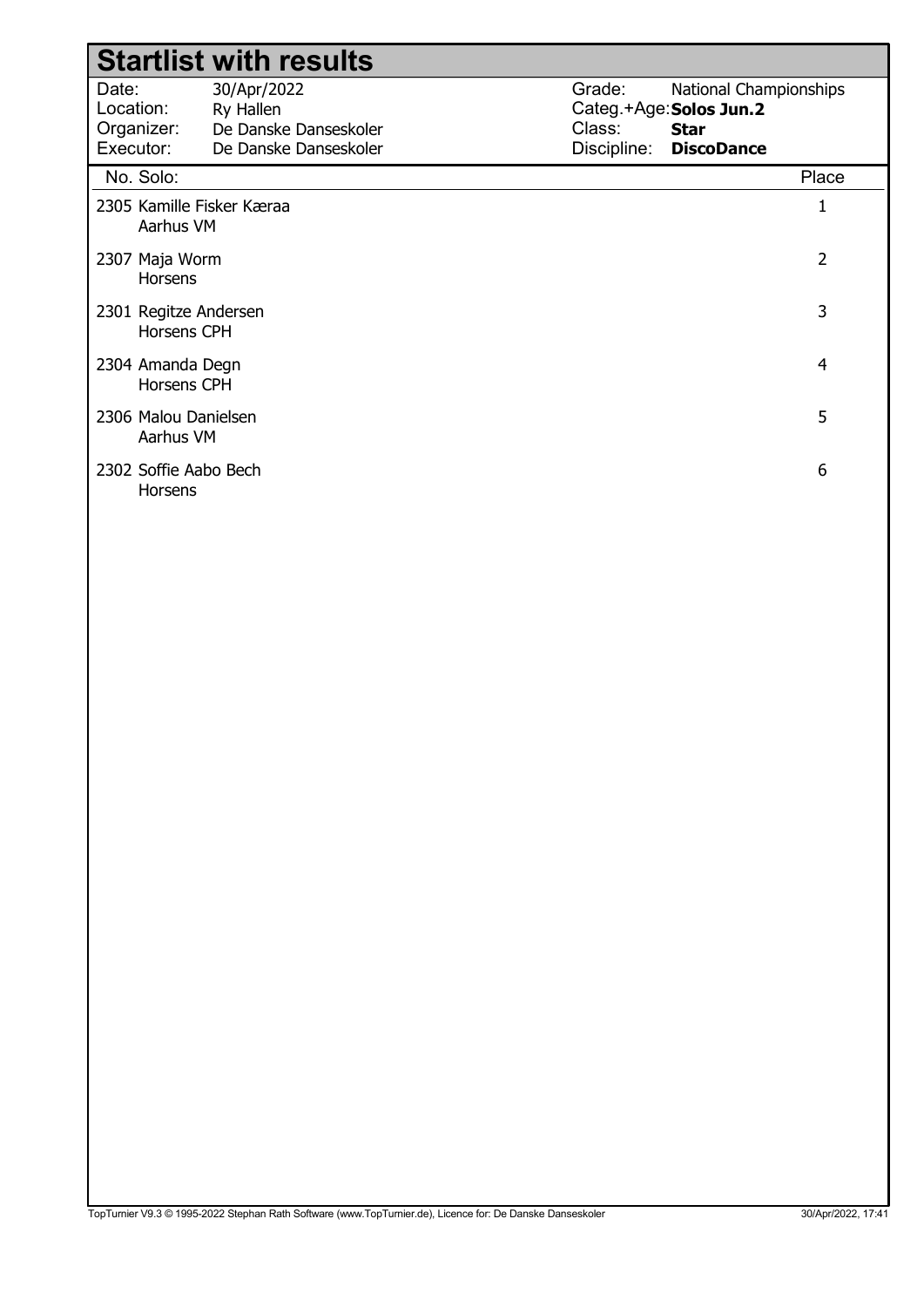|                                               | <b>Startlist with results</b>                                              |                                 |                                                                                        |       |
|-----------------------------------------------|----------------------------------------------------------------------------|---------------------------------|----------------------------------------------------------------------------------------|-------|
| Date:<br>Location:<br>Organizer:<br>Executor: | 30/Apr/2022<br>Ry Hallen<br>De Danske Danseskoler<br>De Danske Danseskoler | Grade:<br>Class:<br>Discipline: | National Championships<br>Categ.+Age: Solos Adults<br><b>Star</b><br><b>DiscoDance</b> |       |
| No. Solo:                                     |                                                                            |                                 |                                                                                        | Place |
| 2504 Pernille Kledal<br>Kongens Lyngby        |                                                                            |                                 |                                                                                        |       |
| 2505 Alberte Beurze<br><b>Horsens</b>         |                                                                            |                                 |                                                                                        | 2     |
| 2502 Katrine Thøgersen<br>Vejle               |                                                                            |                                 |                                                                                        | 3     |
| 2501 Mette Dittmann-Jensen<br>Herning         |                                                                            |                                 |                                                                                        | 4     |
| Vejle                                         | 2503 Emma Sophie D.S. Jørgensen                                            |                                 |                                                                                        | 5     |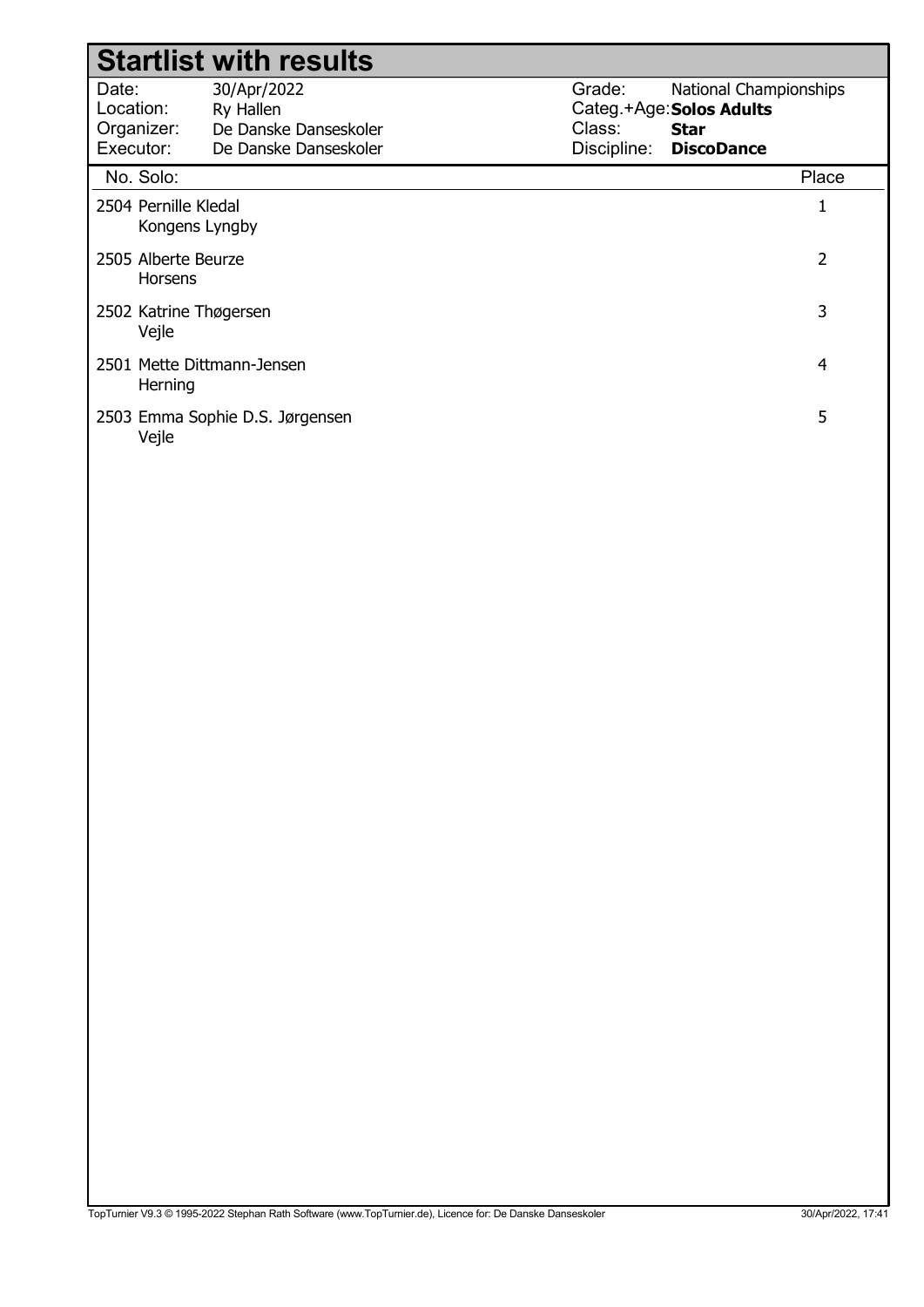|                                               | <b>Startlist with results</b>                                              |                                 |                                                                                                   |
|-----------------------------------------------|----------------------------------------------------------------------------|---------------------------------|---------------------------------------------------------------------------------------------------|
| Date:<br>Location:<br>Organizer:<br>Executor: | 30/Apr/2022<br>Ry Hallen<br>De Danske Danseskoler<br>De Danske Danseskoler | Grade:<br>Class:<br>Discipline: | National Championships<br>Categ.+Age: Solos female Jun.1<br><b>Superstar</b><br><b>DiscoDance</b> |
| No. Solo female:                              |                                                                            |                                 | Place                                                                                             |
| 2703 Christiane Porup Just<br><b>Horsens</b>  |                                                                            |                                 | 1                                                                                                 |
| 2704 Amalie Bugge<br><b>Horsens</b>           |                                                                            |                                 | 2                                                                                                 |
| 2701 Caroline Handberg<br>Horsens CPH         |                                                                            |                                 | 3                                                                                                 |
| 2702 Freja Givskov Ambrus<br><b>Horsens</b>   |                                                                            |                                 | 4                                                                                                 |
|                                               |                                                                            |                                 |                                                                                                   |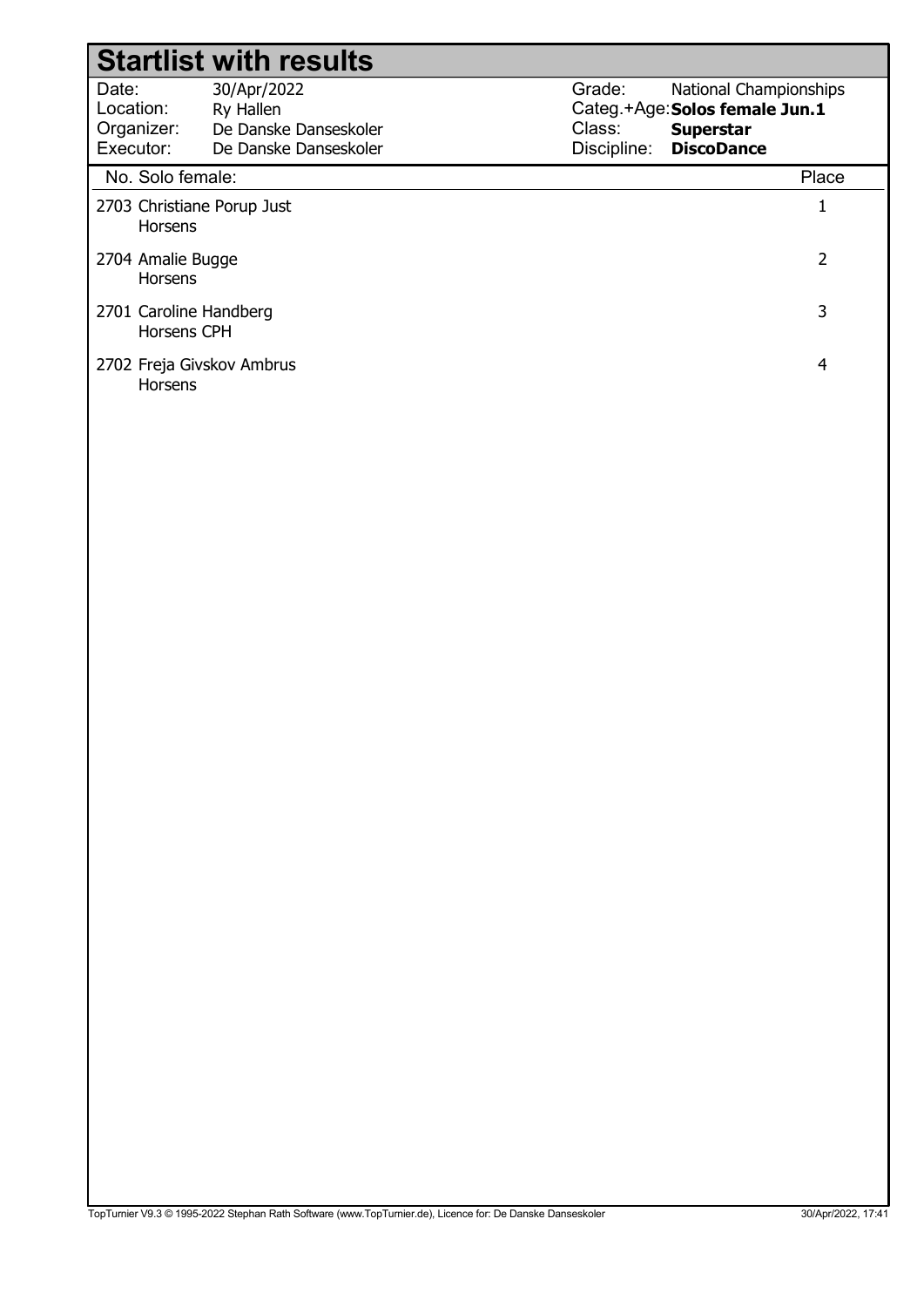|                                        | <b>Startlist with results</b> |             |                                |       |
|----------------------------------------|-------------------------------|-------------|--------------------------------|-------|
| Date:                                  | 30/Apr/2022                   | Grade:      | <b>National Championships</b>  |       |
| Location:                              | Ry Hallen                     |             | Categ.+Age: Solos female Jun.2 |       |
| Organizer:                             | De Danske Danseskoler         | Class:      | <b>Superstar</b>               |       |
| Executor:                              | De Danske Danseskoler         | Discipline: | <b>DiscoDance</b>              |       |
| No. Solo female:                       |                               |             |                                | Place |
| 3001 Lea Emilie Bock<br><b>Horsens</b> |                               |             |                                |       |
| 3004 Freja Beck-Andersen<br>Vejle      |                               |             |                                | 2     |
| 3002 Rose Lillethorup<br>Viborg        |                               |             |                                | 3     |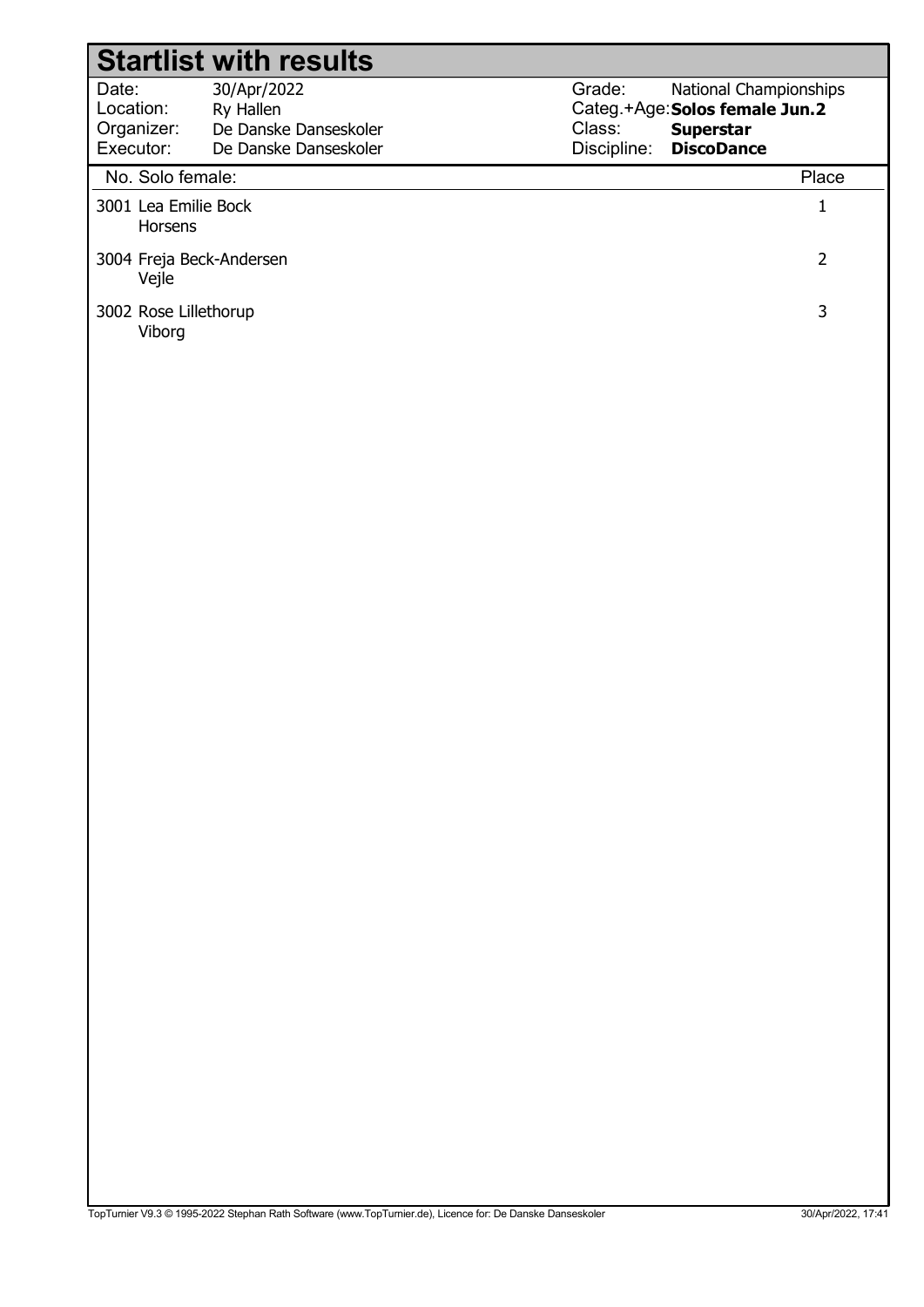|                                               | <b>Startlist with results</b>                                              |                                 |                                                                                                    |
|-----------------------------------------------|----------------------------------------------------------------------------|---------------------------------|----------------------------------------------------------------------------------------------------|
| Date:<br>Location:<br>Organizer:<br>Executor: | 30/Apr/2022<br>Ry Hallen<br>De Danske Danseskoler<br>De Danske Danseskoler | Grade:<br>Class:<br>Discipline: | National Championships<br>Categ.+Age: Solos female Adults<br><b>Superstar</b><br><b>DiscoDance</b> |
| No. Solo female:                              |                                                                            |                                 | Place                                                                                              |
| 3205 Sine Isaksen<br>Vejle                    |                                                                            |                                 | 1                                                                                                  |
| 3206 Liv Thomassen<br>Horsens CPH             |                                                                            |                                 | 2                                                                                                  |
| 3207 Karoline Lybecker<br>Vejle               |                                                                            |                                 | 3                                                                                                  |
| 3203 Mira Nissen<br>Vejle                     |                                                                            |                                 | 4                                                                                                  |
| 3201 Line Lund Olesen<br>Vejle                |                                                                            |                                 | 5                                                                                                  |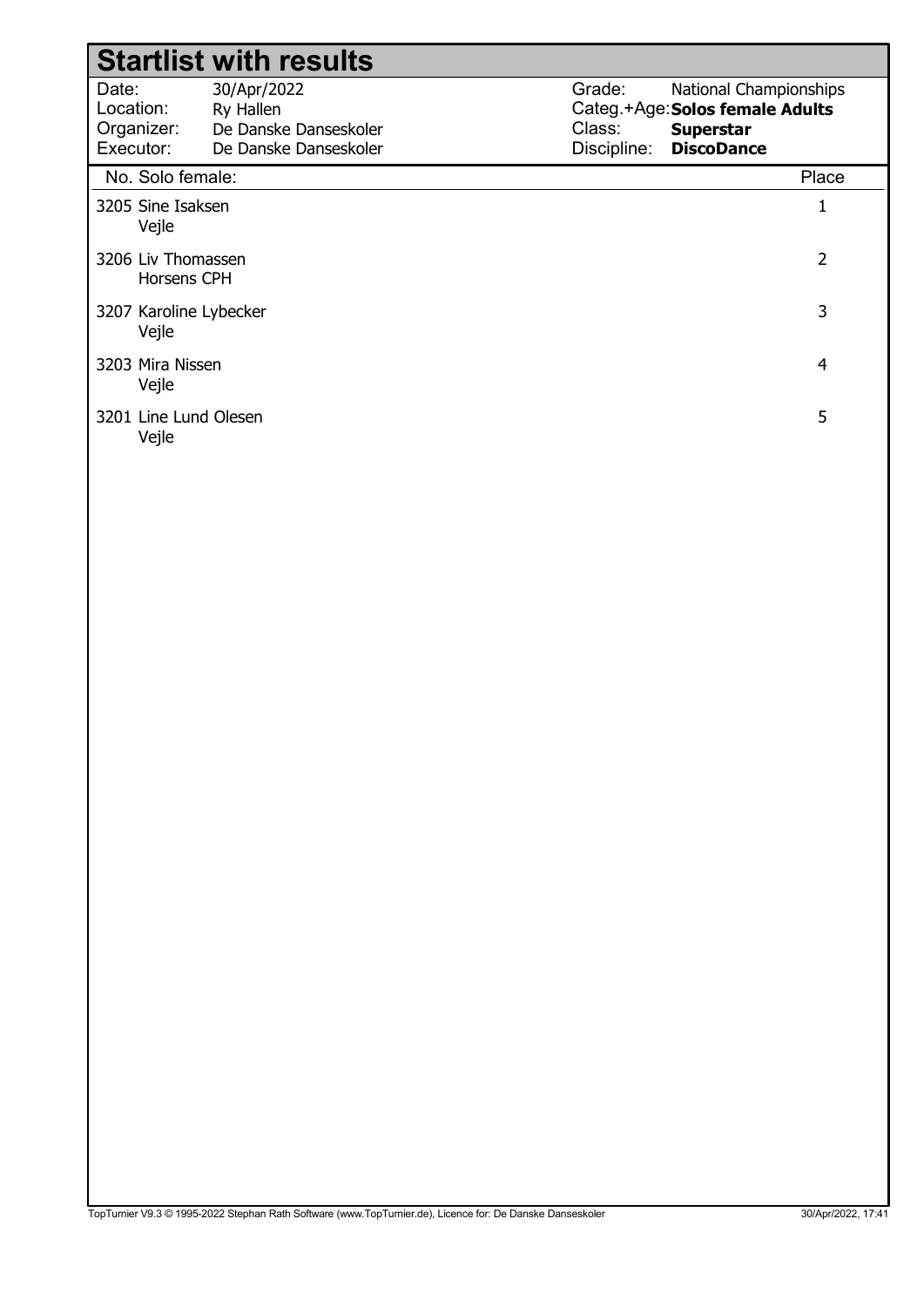|                                               | <b>Startlist with results</b>                                              |                                                           |                                                            |  |
|-----------------------------------------------|----------------------------------------------------------------------------|-----------------------------------------------------------|------------------------------------------------------------|--|
| Date:<br>Location:<br>Organizer:<br>Executor: | 30/Apr/2022<br>Ry Hallen<br>De Danske Danseskoler<br>De Danske Danseskoler | Grade:<br>Categ.+Age: Duos Jun.2<br>Class:<br>Discipline: | National Championships<br><b>Star</b><br><b>DiscoDance</b> |  |
| No. Duo:                                      |                                                                            |                                                           | Place                                                      |  |
| Horsens CPH                                   | 2401 Amanda Degn / Esther Henriksen                                        |                                                           | $\mathbf 1$                                                |  |
| Aarhus VM                                     | 2402 Kamille Fisker Kæraa / Natalie Hornbæk Brokær                         |                                                           | $\overline{2}$                                             |  |
|                                               |                                                                            |                                                           |                                                            |  |
|                                               |                                                                            |                                                           |                                                            |  |
|                                               |                                                                            |                                                           |                                                            |  |
|                                               |                                                                            |                                                           |                                                            |  |
|                                               |                                                                            |                                                           |                                                            |  |
|                                               |                                                                            |                                                           |                                                            |  |
|                                               |                                                                            |                                                           |                                                            |  |
|                                               |                                                                            |                                                           |                                                            |  |
|                                               |                                                                            |                                                           |                                                            |  |
|                                               |                                                                            |                                                           |                                                            |  |
|                                               |                                                                            |                                                           |                                                            |  |
|                                               |                                                                            |                                                           |                                                            |  |
|                                               |                                                                            |                                                           |                                                            |  |
|                                               |                                                                            |                                                           |                                                            |  |
|                                               |                                                                            |                                                           |                                                            |  |
|                                               |                                                                            |                                                           |                                                            |  |
|                                               |                                                                            |                                                           |                                                            |  |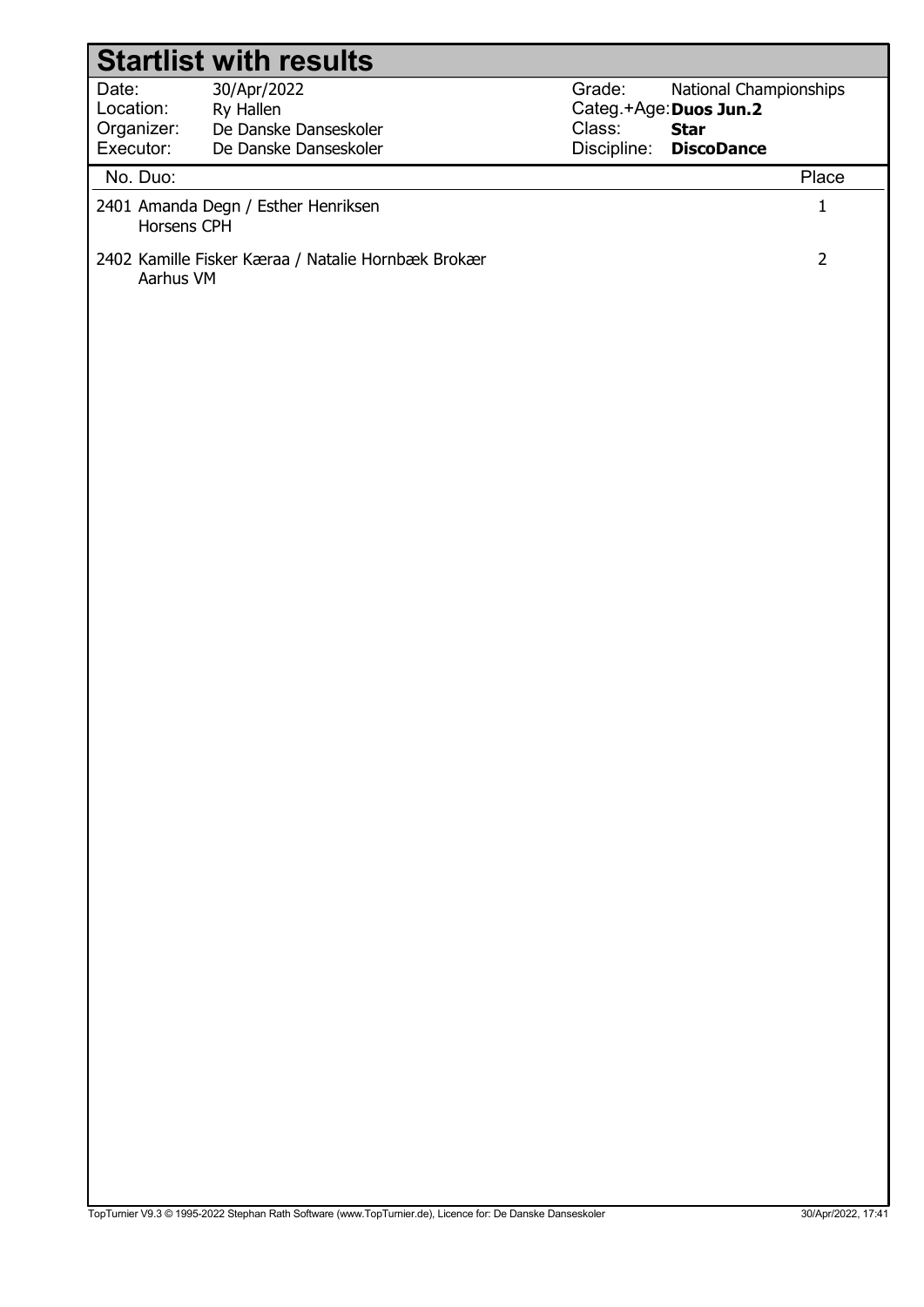|            | <b>Startlist with results</b>                                       |                                  |  |
|------------|---------------------------------------------------------------------|----------------------------------|--|
| Date:      | 30/Apr/2022                                                         | Grade:<br>National Championships |  |
| Location:  | Ry Hallen                                                           | Categ.+Age: Duos Adults          |  |
| Organizer: | De Danske Danseskoler                                               | Class:<br><b>Star</b>            |  |
| Executor:  | De Danske Danseskoler                                               | Discipline:<br><b>DiscoDance</b> |  |
| No. Duo:   |                                                                     | Place                            |  |
|            | 2601 Isabella Calberg Rasmussen / Pernille Kledal<br>Kongens Lyngby | $\mathbf{1}$                     |  |
|            |                                                                     |                                  |  |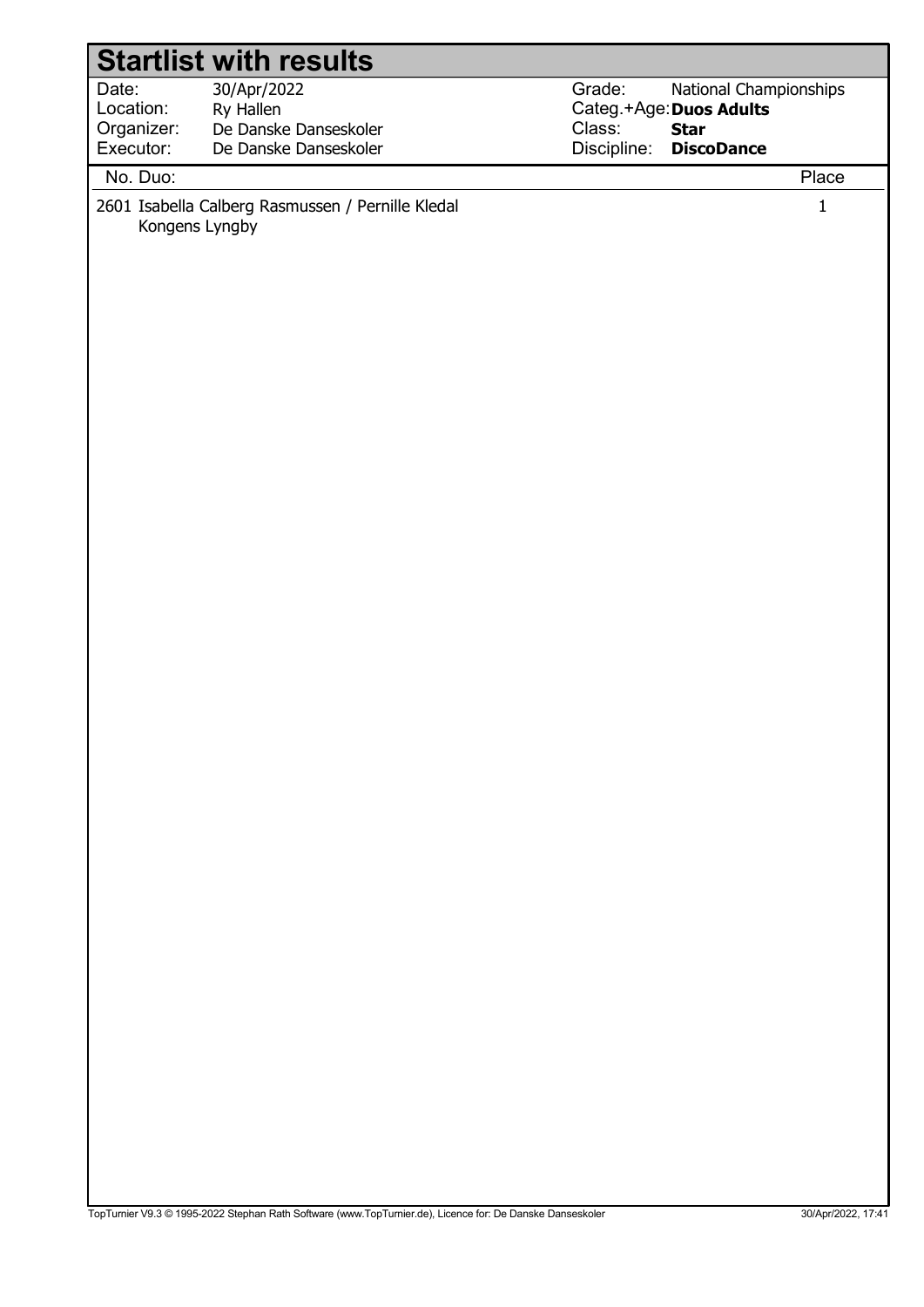|                                               | <b>Startlist with results</b>                                                                             |                                 |                                                                                           |                   |
|-----------------------------------------------|-----------------------------------------------------------------------------------------------------------|---------------------------------|-------------------------------------------------------------------------------------------|-------------------|
| Date:<br>Location:<br>Organizer:<br>Executor: | 30/Apr/2022<br>Ry Hallen<br>De Danske Danseskoler<br>De Danske Danseskoler                                | Grade:<br>Class:<br>Discipline: | National Championships<br>Categ.+Age: Duos Jun.1<br><b>Superstar</b><br><b>DiscoDance</b> |                   |
| No. Duo:                                      |                                                                                                           |                                 |                                                                                           | Place             |
| Horsens                                       | 2802 Amalie Bugge / Sofie Fasdal                                                                          |                                 |                                                                                           | $\mathbf 1$       |
| Horsens CPH                                   | 2801 Caroline Handberg / Sofia Storgaard Møller                                                           |                                 |                                                                                           | $\overline{2}$    |
|                                               |                                                                                                           |                                 |                                                                                           |                   |
|                                               |                                                                                                           |                                 |                                                                                           |                   |
|                                               |                                                                                                           |                                 |                                                                                           |                   |
|                                               |                                                                                                           |                                 |                                                                                           |                   |
|                                               |                                                                                                           |                                 |                                                                                           |                   |
|                                               |                                                                                                           |                                 |                                                                                           |                   |
|                                               |                                                                                                           |                                 |                                                                                           |                   |
|                                               |                                                                                                           |                                 |                                                                                           |                   |
|                                               |                                                                                                           |                                 |                                                                                           |                   |
|                                               |                                                                                                           |                                 |                                                                                           |                   |
|                                               |                                                                                                           |                                 |                                                                                           |                   |
|                                               |                                                                                                           |                                 |                                                                                           |                   |
|                                               | TopTurnier V9.3 @ 1995-2022 Stephan Rath Software (www.TopTurnier.de), Licence for: De Danske Danseskoler |                                 |                                                                                           | 30/Apr/2022, 17:4 |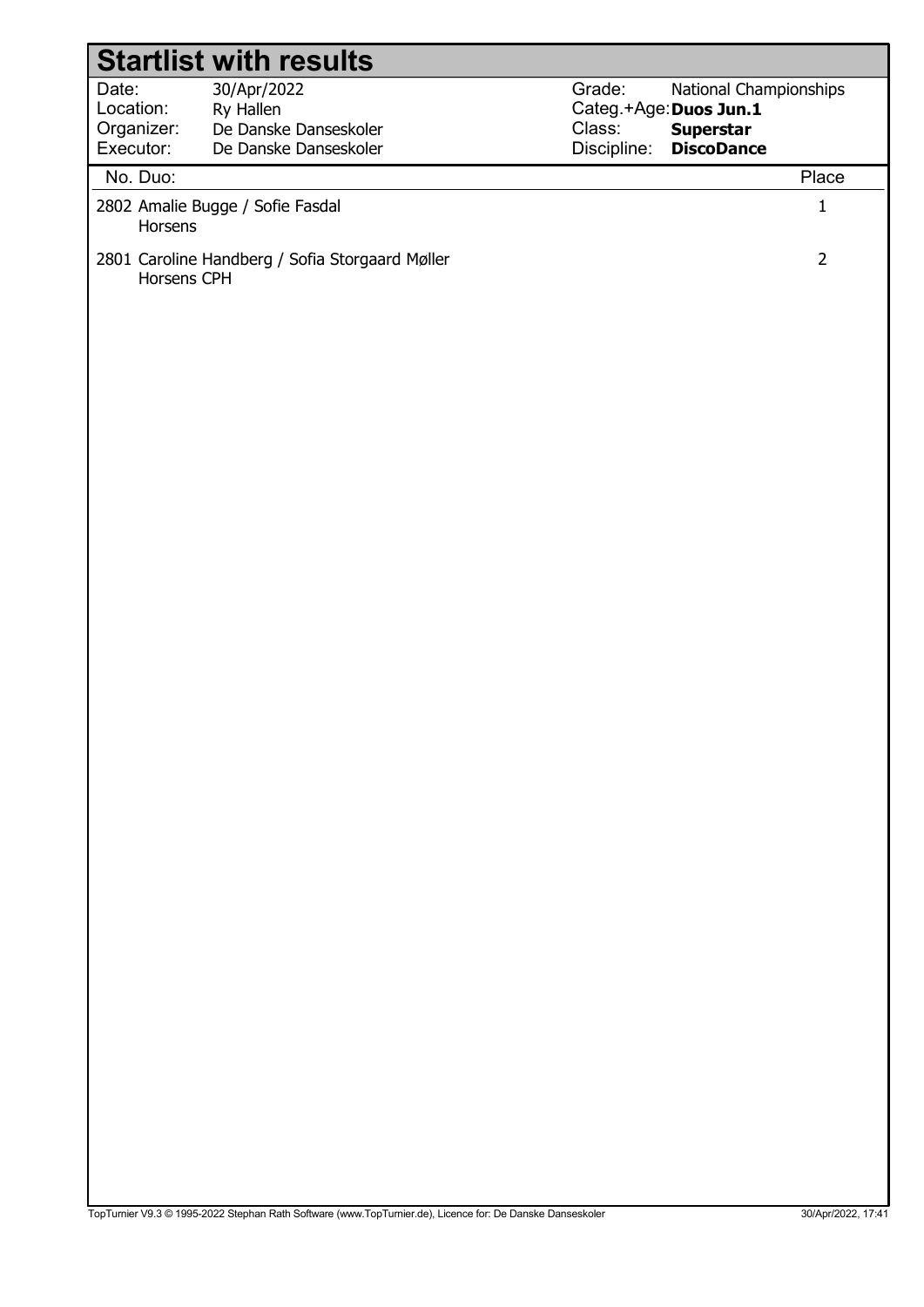|                                  | <b>Startlist with results</b>                                   |                                            |                                            |                      |
|----------------------------------|-----------------------------------------------------------------|--------------------------------------------|--------------------------------------------|----------------------|
| Date:<br>Location:<br>Organizer: | 30/Apr/2022<br>Ry Hallen<br>De Danske Danseskoler               | Grade:<br>Categ.+Age: Duos Jun.2<br>Class: | National Championships<br><b>Superstar</b> |                      |
|                                  |                                                                 |                                            |                                            |                      |
| Executor:<br>No. Duo:<br>Horsens | De Danske Danseskoler<br>2901 Christiane Porup Just / Maja Worm | Discipline:                                | <b>DiscoDance</b>                          | Place<br>$\mathbf 1$ |
|                                  |                                                                 |                                            |                                            |                      |

TopTurnier V9.3 © 1995-2022 Stephan Rath Software (www.TopTurnier.de), Licence for: De Danske Danseskoler 30/Apr/2022, 17:41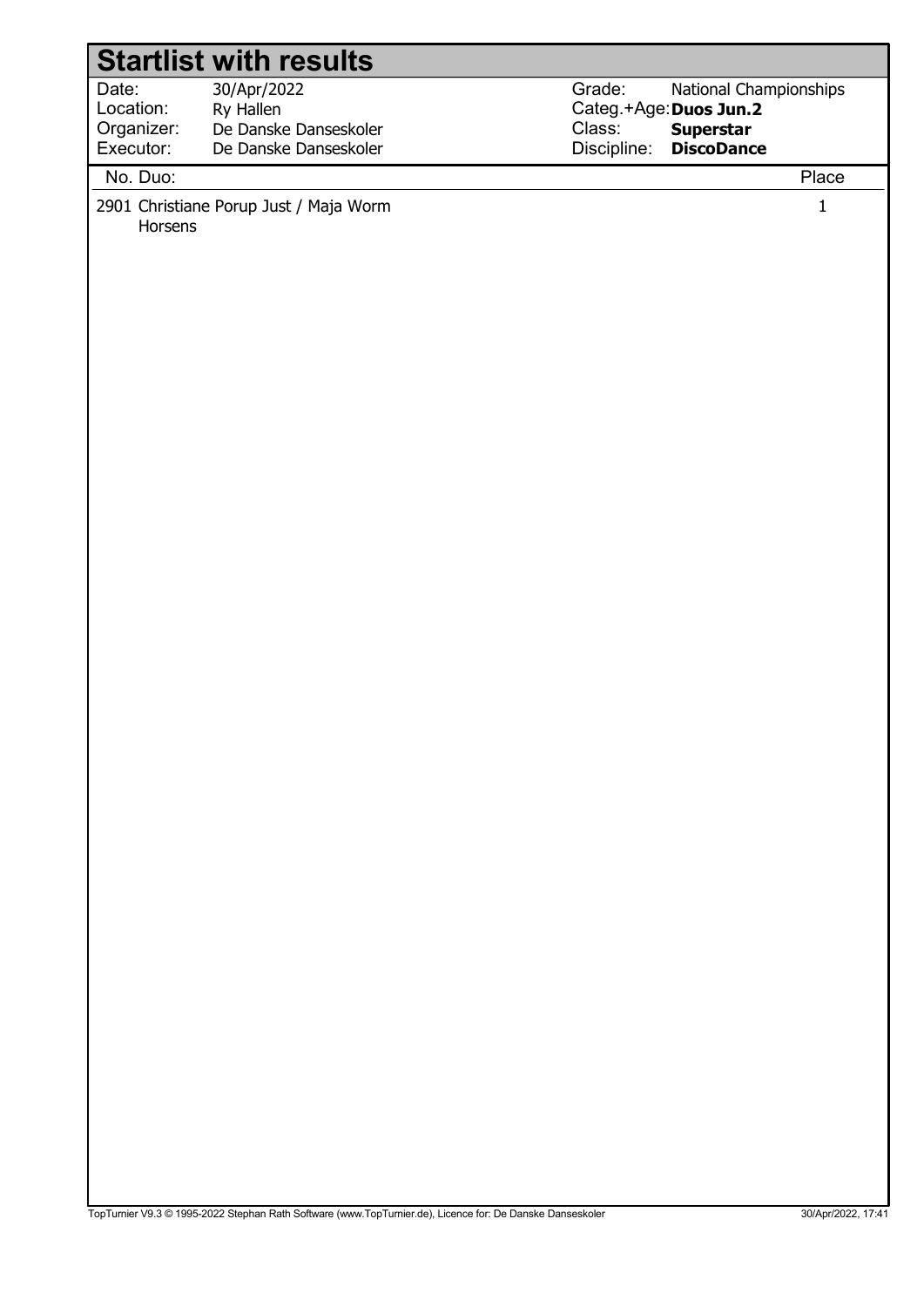|                                               | <b>Startlist with results</b>                                              |                                 |                                                                                            |              |
|-----------------------------------------------|----------------------------------------------------------------------------|---------------------------------|--------------------------------------------------------------------------------------------|--------------|
| Date:<br>Location:<br>Organizer:<br>Executor: | 30/Apr/2022<br>Ry Hallen<br>De Danske Danseskoler<br>De Danske Danseskoler | Grade:<br>Class:<br>Discipline: | National Championships<br>Categ.+Age: Duos female Adults<br>Superstar<br><b>DiscoDance</b> |              |
| No. Duo female:                               |                                                                            |                                 |                                                                                            | Place        |
| Vejle                                         | 3301 Camilla Larsen / Sine Isaksen                                         |                                 |                                                                                            | $\mathbf{1}$ |
|                                               |                                                                            |                                 |                                                                                            |              |
|                                               |                                                                            |                                 |                                                                                            |              |
|                                               |                                                                            |                                 |                                                                                            |              |
|                                               |                                                                            |                                 |                                                                                            |              |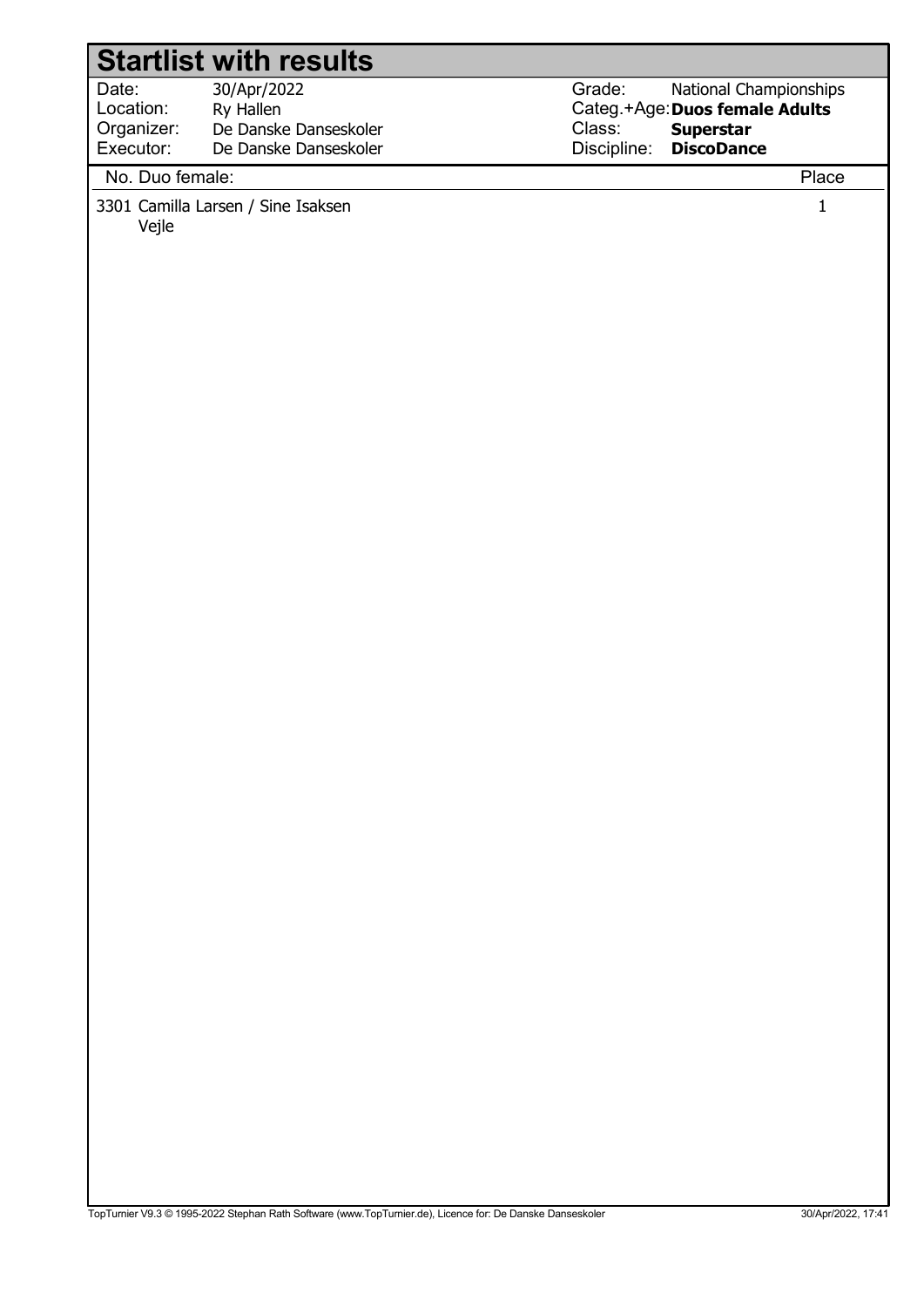## Date: Location: Grade: Categ.+Age: Solos Jun.2 Class: Discipline: 30/Apr/2022 Ry Hallen National Championships Superstar Hip Hop Organizer: Executor: De Danske Danseskoler De Danske Danseskoler Startlist with results No. Solo: Place 701 Molly Maj Christensen 1

Aarhus VM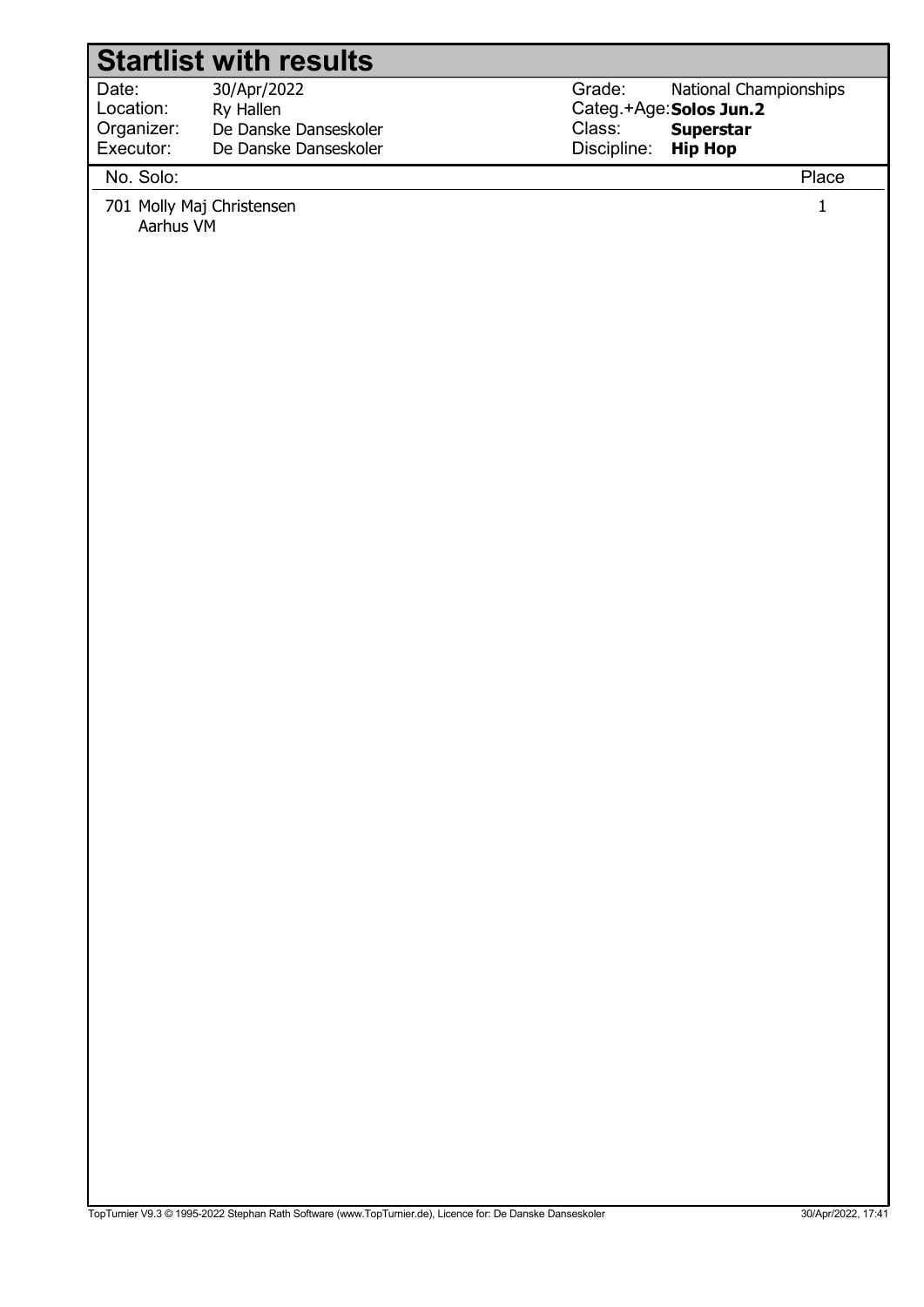|                                               | <b>Startlist with results</b>                                              |                                 |                                                                                          |
|-----------------------------------------------|----------------------------------------------------------------------------|---------------------------------|------------------------------------------------------------------------------------------|
| Date:<br>Location:<br>Organizer:<br>Executor: | 30/Apr/2022<br>Ry Hallen<br>De Danske Danseskoler<br>De Danske Danseskoler | Grade:<br>Class:<br>Discipline: | National Championships<br>Categ.+Age: Solos Adults<br><b>Superstar</b><br><b>Hip Hop</b> |
| No. Solo:                                     |                                                                            |                                 | Place                                                                                    |
| 902 Trine Starup<br>Nykøbing F                |                                                                            | $\mathbf{1}$                    |                                                                                          |
| Aarhus VM                                     | 901 Mathilde Schriver Møller                                               |                                 | $\overline{2}$                                                                           |
|                                               |                                                                            |                                 |                                                                                          |
|                                               |                                                                            |                                 |                                                                                          |
|                                               |                                                                            |                                 |                                                                                          |
|                                               |                                                                            |                                 |                                                                                          |
|                                               |                                                                            |                                 |                                                                                          |
|                                               |                                                                            |                                 |                                                                                          |
|                                               |                                                                            |                                 |                                                                                          |
|                                               |                                                                            |                                 |                                                                                          |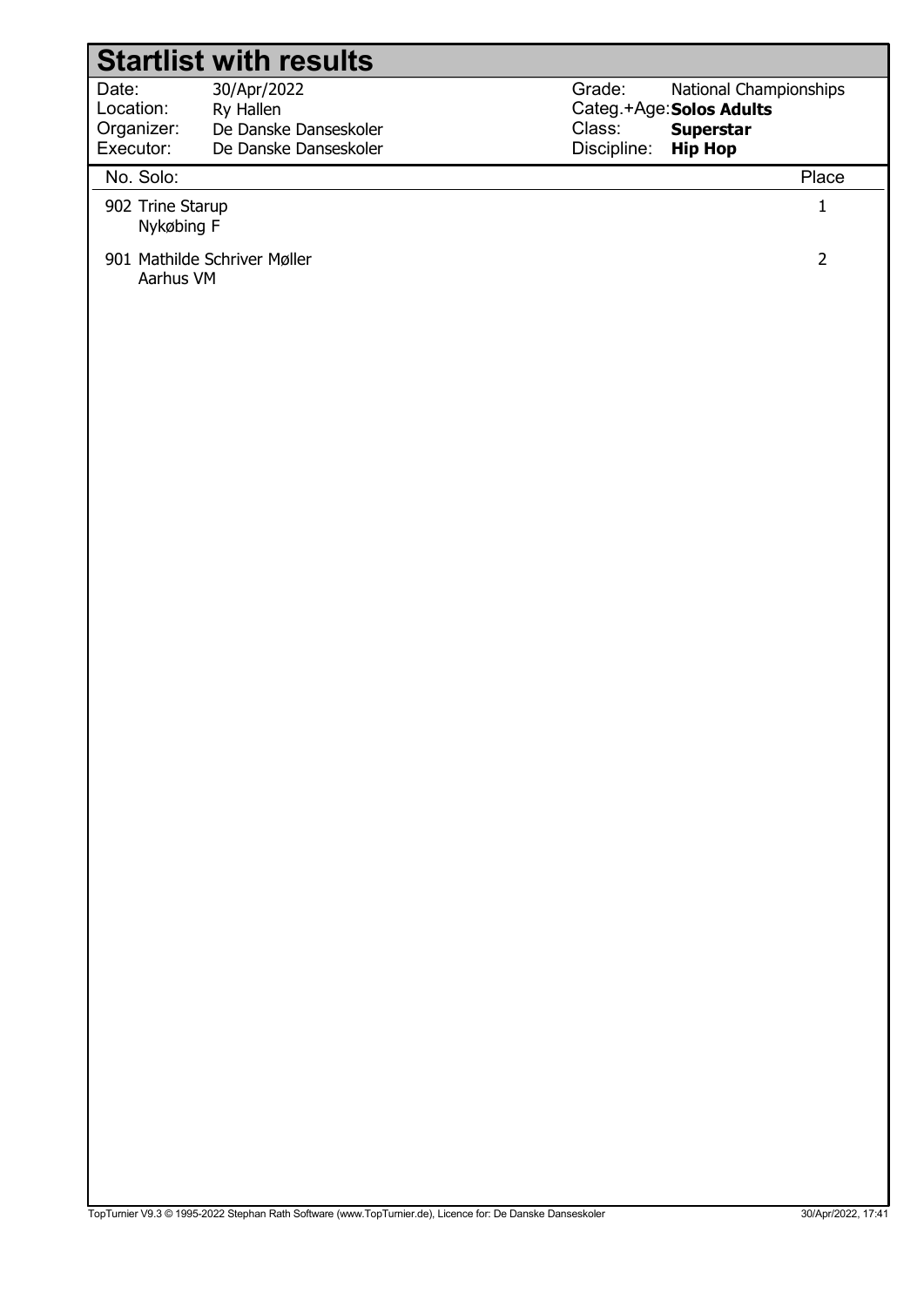| <b>Startlist with results</b>                    |                                                |                       |                                                               |  |
|--------------------------------------------------|------------------------------------------------|-----------------------|---------------------------------------------------------------|--|
| Date:<br>Location:                               | 30/Apr/2022<br>Ry Hallen                       | Grade:                | <b>National Championships</b><br>Categ.+Age: Solos male Jun.1 |  |
| Organizer:<br>Executor:                          | De Danske Danseskoler<br>De Danske Danseskoler | Class:<br>Discipline: | <b>Superstar</b><br><b>Hip Hop</b>                            |  |
| No. Solo male:                                   |                                                |                       | Place                                                         |  |
| Odder                                            | 602 Samuel Mladenovic Rimmen                   |                       | T                                                             |  |
| 601 Noah Kristian William Karlsen<br>Aabenraa AB |                                                |                       | 2                                                             |  |
| 603 Sebastian Bock<br><b>Horsens</b>             |                                                |                       | 3                                                             |  |
|                                                  |                                                |                       |                                                               |  |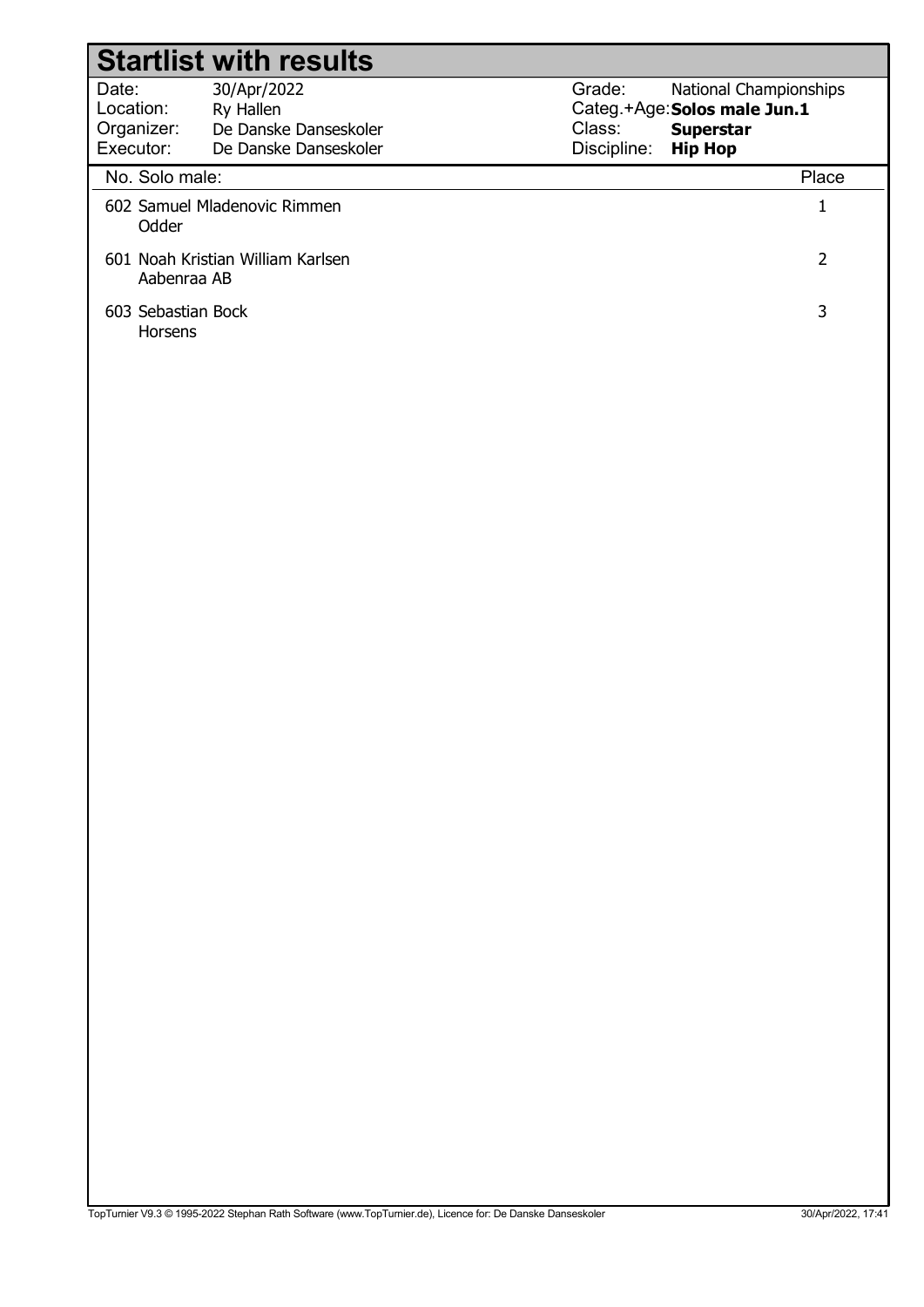## Startlist with results

Date: Location: Organizer: Executor:

 30/Apr/2022 Ry Hallen De Danske Danseskoler De Danske Danseskoler

Grade: Categ.+Age: Solos male Jun.2 Class: Discipline: National Championships Superstar Hip Hop

## No. Solo male: Place

751 Anton Lauritzen 1

Aarhus VM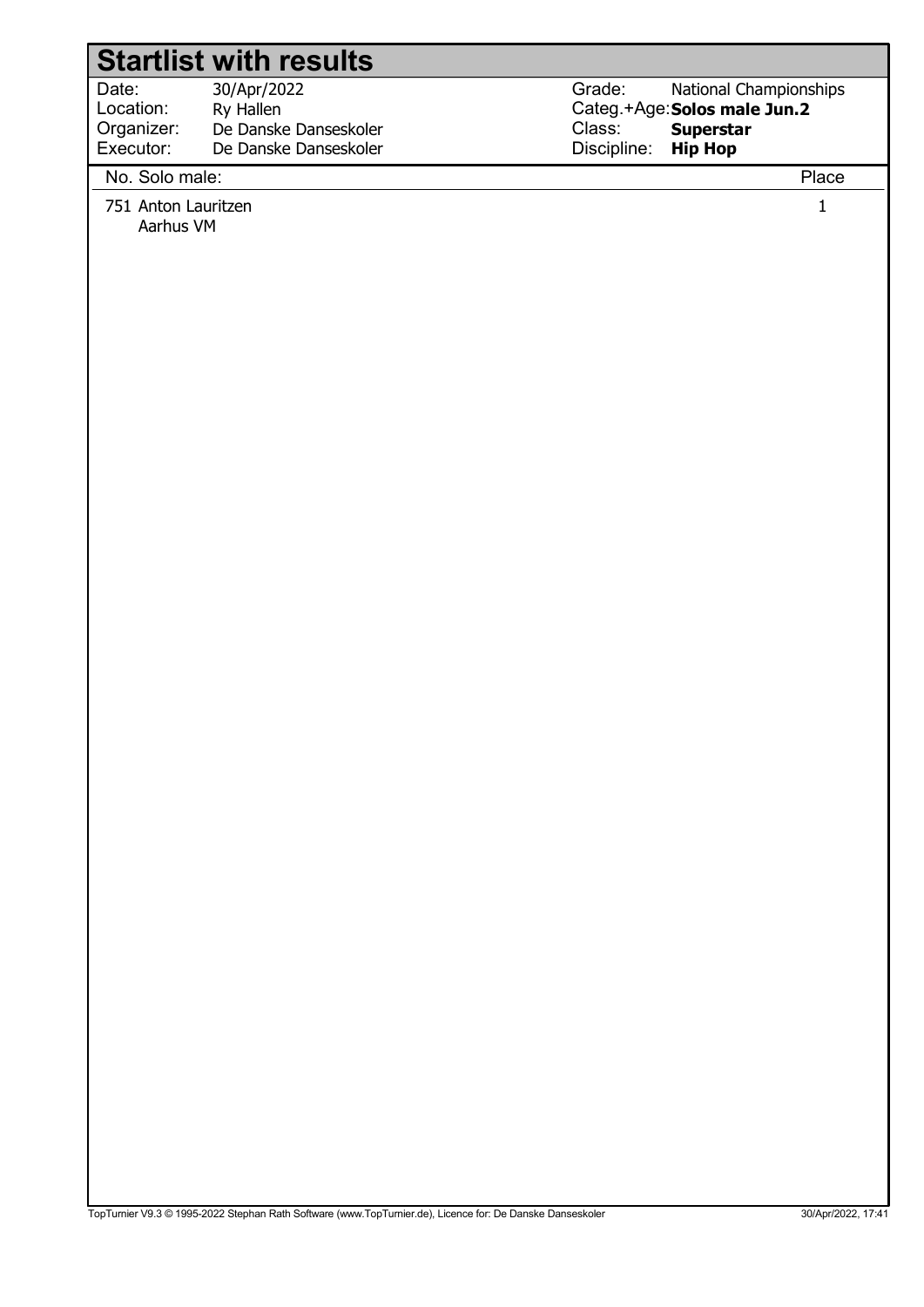|            | <b>Startlist with results</b>               |             |                        |
|------------|---------------------------------------------|-------------|------------------------|
| Date:      | 30/Apr/2022                                 | Grade:      | National Championships |
| Location:  | Ry Hallen                                   |             | Categ.+Age: Duos Jun.2 |
| Organizer: | De Danske Danseskoler                       | Class:      | <b>Superstar</b>       |
| Executor:  | De Danske Danseskoler                       | Discipline: | <b>Hip Hop</b>         |
| No. Duo:   |                                             |             | Place                  |
| Aarhus VM  | 801 Anton Lauritzen / Molly Maj Christensen |             | $\mathbf 1$            |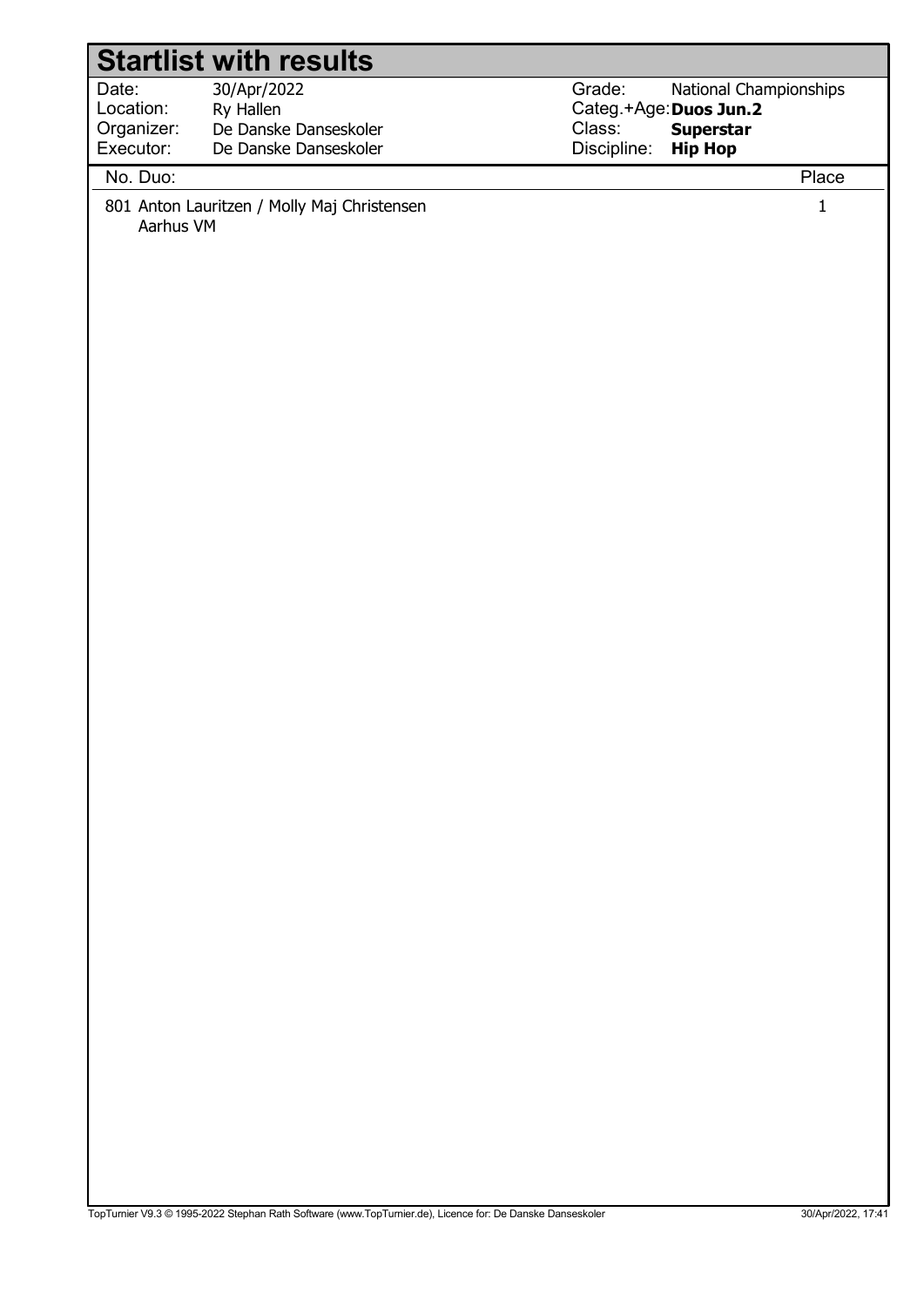|                           | <b>Startlist with results</b> |                         |                               |  |
|---------------------------|-------------------------------|-------------------------|-------------------------------|--|
| Date:                     | 30/Apr/2022                   | Grade:                  | <b>National Championships</b> |  |
| Location:                 | Ry Hallen                     | Categ.+Age: Solos Jun.1 |                               |  |
| Organizer:                | De Danske Danseskoler         | Class:                  | <b>Star</b>                   |  |
| Executor:                 | De Danske Danseskoler         | Discipline:             | <b>Hip Hop</b>                |  |
| No. Solo:                 |                               |                         | Place                         |  |
| 2 Nova Rosendal<br>Herley |                               |                         |                               |  |
| Odder                     | 1 Carla Hededam Vangsgaard    |                         | 2                             |  |
| Odder                     | 4 Emilia Hansen Warming       |                         | 3                             |  |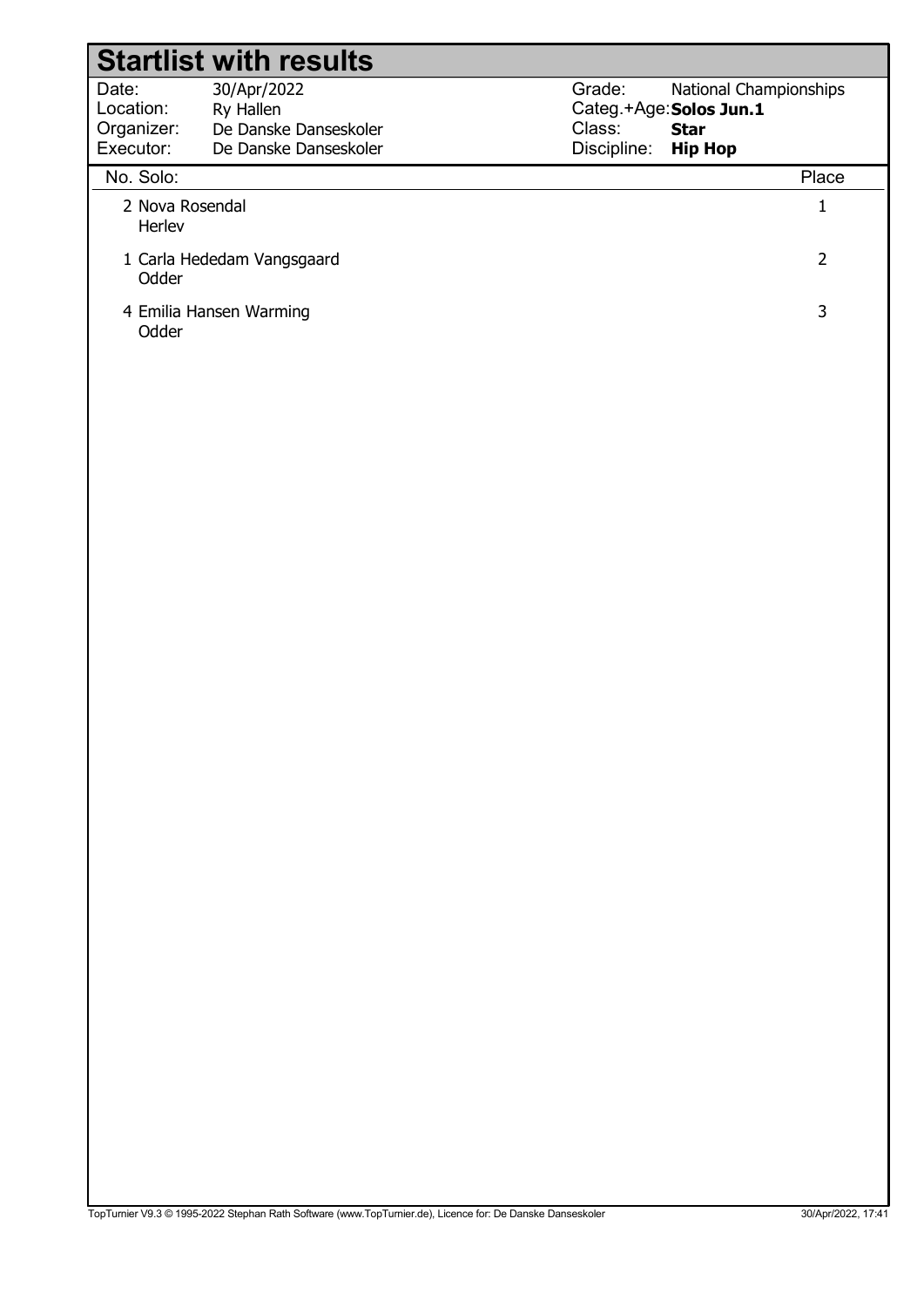|                                               | <b>Startlist with results</b>                                              |                                                                                                                       |                |
|-----------------------------------------------|----------------------------------------------------------------------------|-----------------------------------------------------------------------------------------------------------------------|----------------|
| Date:<br>Location:<br>Organizer:<br>Executor: | 30/Apr/2022<br>Ry Hallen<br>De Danske Danseskoler<br>De Danske Danseskoler | Grade:<br>National Championships<br>Categ.+Age: Solos Jun.2<br>Class:<br><b>Star</b><br>Discipline:<br><b>Hip Hop</b> |                |
| No. Solo:                                     |                                                                            |                                                                                                                       | Place          |
| 201 Sille Smith<br>Aabenraa AB                |                                                                            |                                                                                                                       | $\mathbf 1$    |
| 203 Stine Wandahl<br>Fredericia               |                                                                            |                                                                                                                       | $\overline{2}$ |
|                                               |                                                                            |                                                                                                                       |                |
|                                               |                                                                            |                                                                                                                       |                |
|                                               |                                                                            |                                                                                                                       |                |
|                                               |                                                                            |                                                                                                                       |                |
|                                               |                                                                            |                                                                                                                       |                |
|                                               |                                                                            |                                                                                                                       |                |
|                                               |                                                                            |                                                                                                                       |                |
|                                               |                                                                            |                                                                                                                       |                |
|                                               |                                                                            |                                                                                                                       |                |
|                                               |                                                                            |                                                                                                                       |                |
|                                               |                                                                            |                                                                                                                       |                |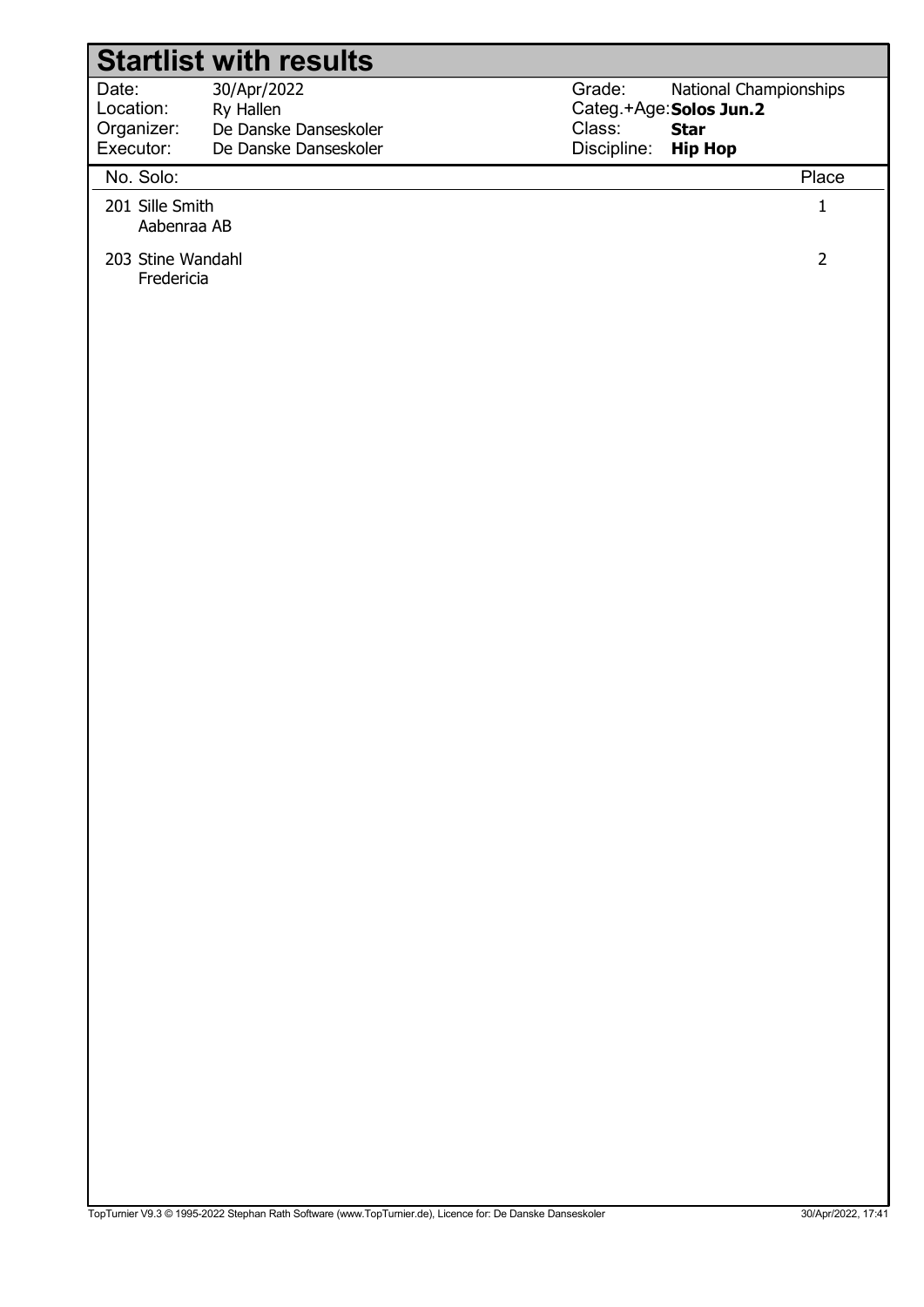## Startlist with results

Date: Location: 30/Apr/2022 Ry Hallen Organizer: Executor: De Danske Danseskoler De Danske Danseskoler Grade: Categ.+Age: Solos Adults Class: Discipline: National Championships Star Hip Hop

No. Solo: Place

301 Lykke Nissen 1 Fredericia

TopTurnier V9.3 © 1995-2022 Stephan Rath Software (www.TopTurnier.de), Licence for: De Danske Danseskoler 30/April 2022, 17:41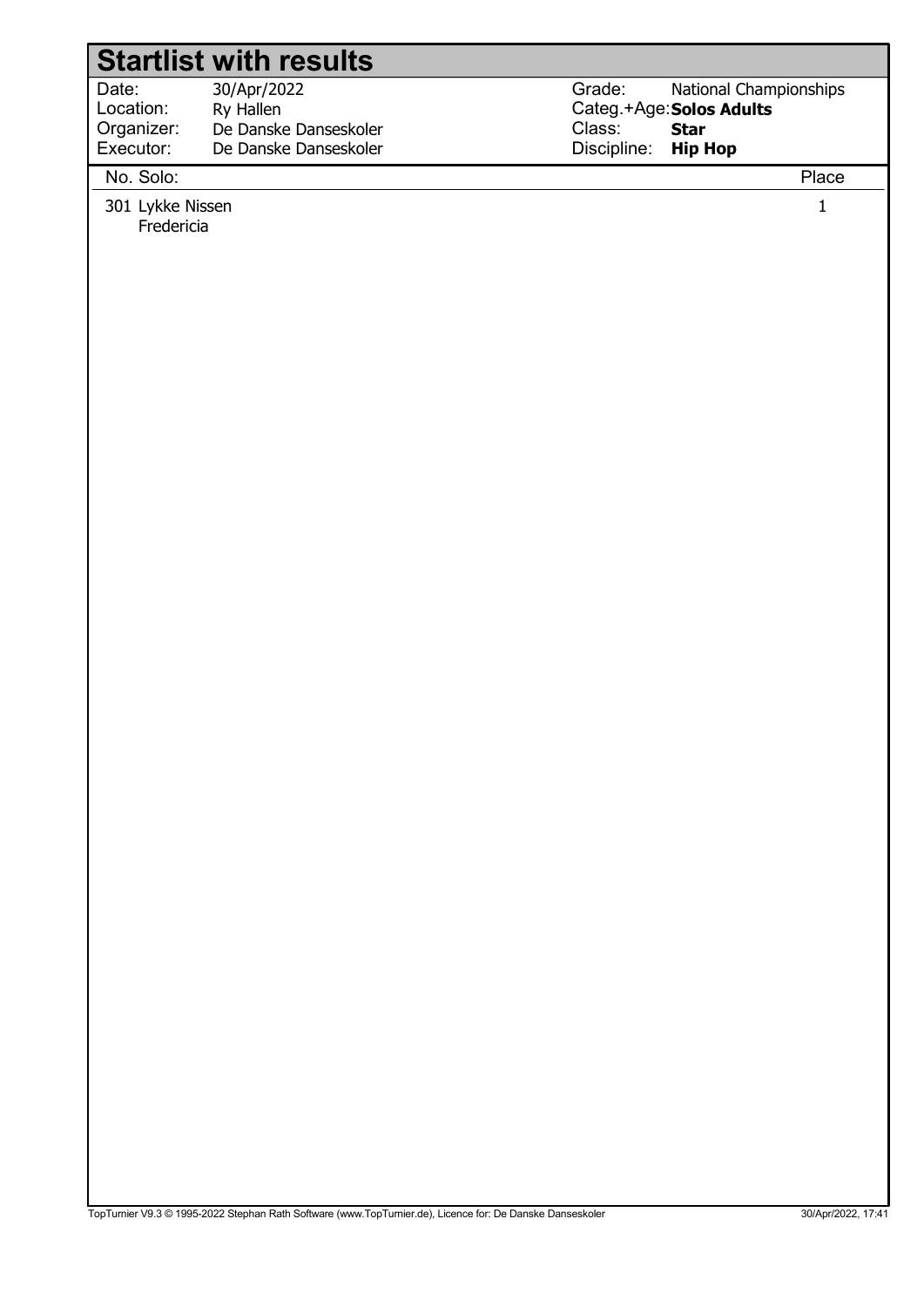| <b>Startlist with results</b> |                                                      |             |                        |  |
|-------------------------------|------------------------------------------------------|-------------|------------------------|--|
| Date:                         | 30/Apr/2022                                          | Grade:      | National Championships |  |
| Location:                     | Ry Hallen                                            |             | Categ.+Age: Duos Jun.1 |  |
| Organizer:                    | De Danske Danseskoler                                | Class:      | <b>Star</b>            |  |
| Executor:                     | De Danske Danseskoler                                | Discipline: | <b>Hip Hop</b>         |  |
| No. Duo:                      |                                                      |             | Place                  |  |
| Odder                         | 101 Carla Hededam Vangsgaard / Emilia Hansen Warming |             | $\mathbf{1}$           |  |
|                               |                                                      |             |                        |  |
|                               |                                                      |             |                        |  |
|                               |                                                      |             |                        |  |
|                               |                                                      |             |                        |  |
|                               |                                                      |             |                        |  |
|                               |                                                      |             |                        |  |
|                               |                                                      |             |                        |  |
|                               |                                                      |             |                        |  |
|                               |                                                      |             |                        |  |
|                               |                                                      |             |                        |  |
|                               |                                                      |             |                        |  |